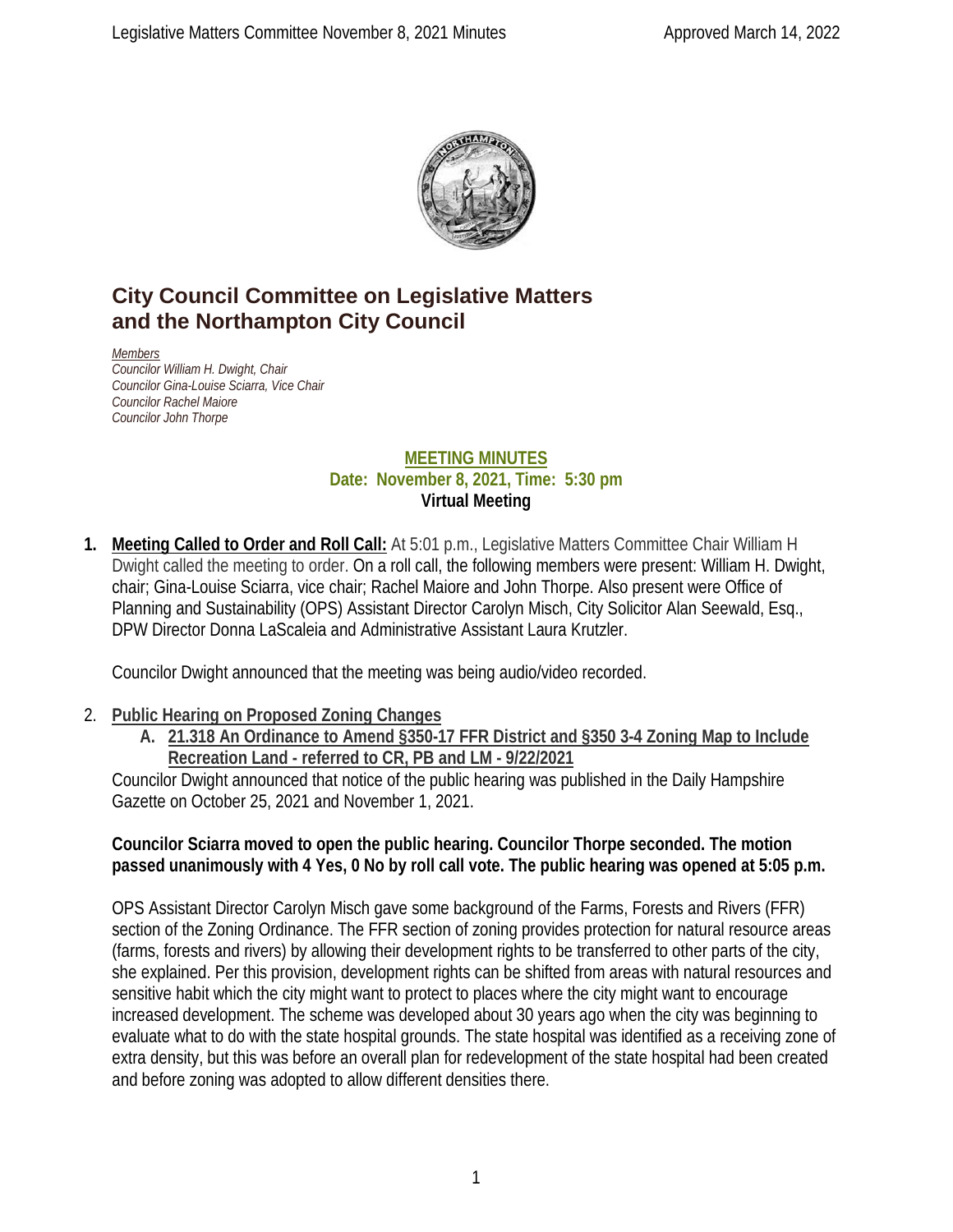Subsequent to this, the city worked on a redevelopment plan for the state hospital and established zoning to implement that redevelopment. As it turned out, density credits from sending zones were not needed to create more density because the built-in zoning ultimately adopted already had allowance for enough units. Also, it was complicated to figure out how much development could take place on a parcel in a pristine forest area and how to transfer that right to another parcel, so the mechanism was never really used.

In concept, it seemed like a great strategy but when you get down to the nuts and bolts, it is a complicated system. There are communities which have implemented it.

In addition, over time, the city started applying this zoning designation to open space already owned and newly-acquired by the city. The city rezoned parcels of land such as Fitzgerald Lake, the Saw Mill Hills, etc. from residential to FFR because the classification served to identify on a map that these parcels are permanently-protected open space. Over the years as the city has acquired more land, it has continued to do this as a way to show on a map that these parcels are not available for development.

The next step they have talked about is applying this zoning classification to private properties that are permanently protected either by conservation restriction, agricultural preservation restriction (APR) or deed. The proposal before them now is to bring these permanently-protected private properties into this classification. The second component of the proposal before them is a map change to bring over 100 parcels out of other underlying zoning classifications and into FFR.

Ms. Misch screen-shared a map showing the existing FFR parcels and the new parcels to be added. The underlying uses on the individual parcels will not change because they are already dictated by whatever mechanism protects the land; i.e. - a deed restriction, APR, etc. These parcels will no longer be flagged as residentially-zoned, putting developers on notice that the land is not available for development.

She screen-shared the text to accompany the map change. The biggest change is deletion of the section dealing with the transfer of development rights since they are not going to be using it anymore. The rest is reorganizing the definition and changing it to indicate that they are pulling in urban and rural parks with an active recreation component.

The types of properties included fall into three categories: 1) rural, publicly-owned open space and greenways, 2) lands permanently protected with conservation or agricultural restrictions and 3) urban parks.

The amendment also reestablishes the uses allowed in the district, creating more flexibility by allowing 25% of the parcel to be developed with roads, sewage, drainage facilities or other development in a way that still protects the underlying resource area. The Planning Board can approve this kind of development to expand the function of urban parks and recreational facilities. All site improvements have to be laid out and constructed to minimize environmental impacts to protected resource areas, she noted.

Ms. Misch cited creating parking for a recreational area or installing drainage to address drainage issues as examples of the types of development this would allow. The updated definition also allows uses to support passive recreation such as trail-building or wildlife viewing stations and structures that support active recreation like bathrooms and concession stands. In addition, the expanded definition allows farm stands and events or other operations that support the underlying use such as functions and weddings. Planners want to make sure they are allowing opportunities to provide a funding stream to support these spaces but not to allow another use, she explained.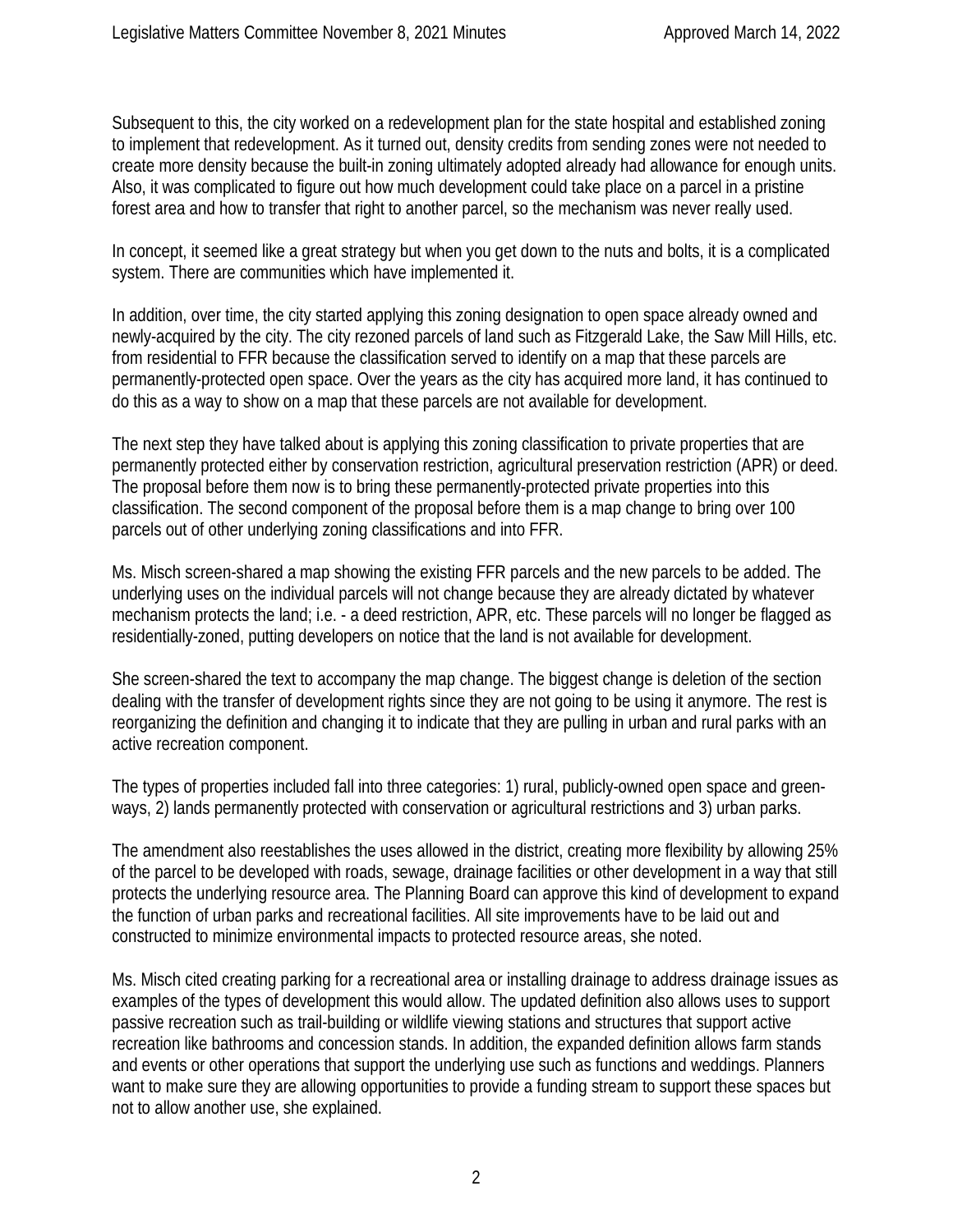Councilor Dwight said he guessed they deleted rivers from the title because these are already protected by federal, state and local statutes.

Ms. Misch confirmed that is the case. In switching the properties over, they are not including portions of the property that are in the special conservancy district or flood plain because these are already protected by flood plain standards, the Wetlands Protection Act (WPA), etc. The portions of land on the official map are those that are permanently protected through APR's or conservation restrictions, so in some cases they are not rezoning the entire parcel but just back land, she elaborated.

Over 100 people were notified of the hearing since the city is required to notify property owners of map changes, she advised. People understood that it wasn't the portion of the property where their house was located but the back portion that was being rezoned.

The Planning Board held a public hearing September 23rd and voted to forward the ordinance with a positive recommendation, she reported.

Councilor Maiore said she had some residents who had concerns about hunting and jeep riding; in other words, the word recreational and what it encompasses.

That is a management issue, not a zoning issue, Ms. Misch clarified. The term 'recreation' is just saying recreational uses are allowed. It doesn't mean all types of recreation *will* be allowed because it depends on the underlying function of the property and what is already stipulated in individual restrictions.

Councilor Maiore expressed her understanding that it would allow the flexibility to have hunting where it was not allowed before, but Ms. Misch said not really. Any kind of recreation is allowed generally, but whether a specific use is allowed is a management issue, which on public property is decided by the Conservation Commission. She gave Fitzgerald Lake as an example of a conservation area managed by the Conservation Commission together with the Broad Brook Coalition (BBC). Hunting is allowed on some city-owned conservation properties because it was historically allowed when the city bought the property. On private property, zoning can't change what is allowed by deed when a property is transferred.

Councilor Dwight asked if anyone wished to speak in opposition.

Councilor Nash expressed his understanding that these private properties already have restrictions in place, which is one of the reasons they qualify for this designation. While the zoning language makes it sound like there will be bathrooms going in, that really falls to the body managing the property.

To be clear, not all the properties have restrictions on them, Ms. Misch clarified.

**Councilor Sciarra moved to close the public hearing. Councilor Maiore seconded. The motion passed unanimously with 4 Yes, 0 No by roll call vote. The hearing was closed at 5:28 p.m.**

**Councilor Sciarra moved to forward the ordinance with a positive recommendation. Councilor Thorpe seconded. The motion passed unanimously 4:0 by roll call vote.**

**3. Public Comment**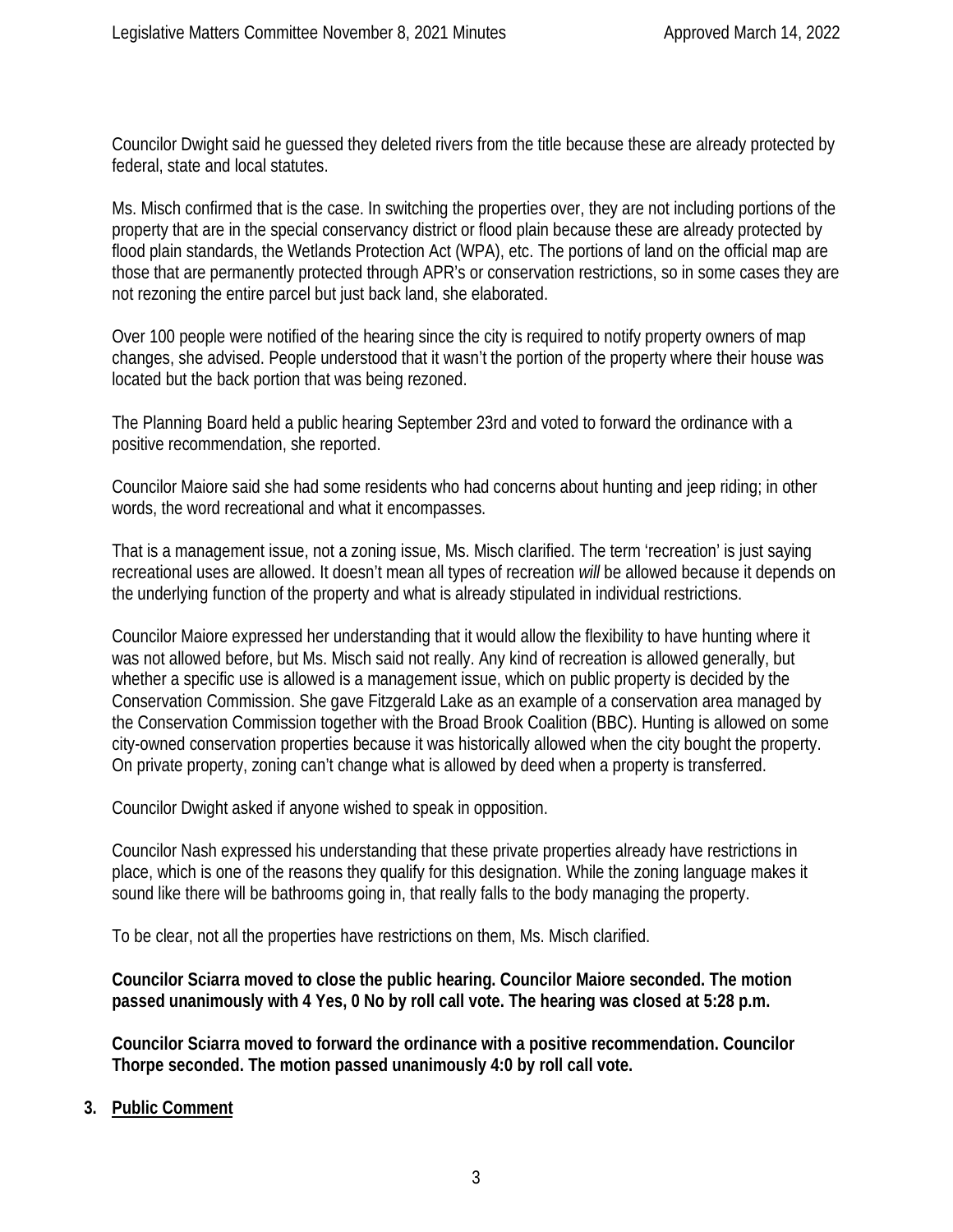Councilor Dwight opened the floor to public comment.

Councilor Foster drew attention to a process note associated with the two parking ordinances on the agenda. When the ordinances came before TPC, she made the request that, as part of the amendment, councilors change the term 'handicapped' parking to 'accessible' parking. She has been working with the planning director and Keith Benoit to go through the general ordinance and update this terminology in all of its occurrences. 'Handicapped' refers to a barrier that prevents access whereas 'accessible' refers to the type of space (i.e. – having an access aisle and curb cut and therefore more accessible to people with disabilities) and is preferred by people in the disability community. This presents an opportunity to go ahead and change this particular ordinance while they wait for the other changes, she suggested.

Attorney Seewald let the committee know there will be a raft of similar changes coming forward very shortly. He is in the process of putting together a long list of changes submitted to him by Keith Benoit for presentation to the council as a package, he advised. If councilors want, this could be added to that list.

Councilor Foster respectfully requested that the committee go ahead and make the change for this ordinance rather than waiting for the other changes so that as they move it forward they are using the updated language.

**Alexis Neubert of 142 Road** said she was tuning in about the proposed stop sign on Cross Path Road and Riverbank Road. She asked what prompted the necessity of a sign at that intersection. She's not opposed, but it doesn't seem like there is enough traffic. She knows there have been some issues with clear-cutting of the riverbank and now there are some jersey barriers there. There is more of a safety concern around driving around the airport and the 91 overpass then at this intersection, she noted.

The administrative assistant reminded Councilor Dwight that another zoning ordinance was scheduled for public hearing at 5:05 p.m., so he moved to that agenda item.

**B. 21.319 An Ordinance to Require Installation of EV Charging Stations in Parking Lots over 25 Spaces, referred to PB, CR and LM - 9/22/2021**

**Councilor Sciarra moved to open the public hearing. Councilor Thorpe seconded. The motion passed unanimously 4:0 by roll call vote. The public hearing was opened at 5:39 p.m.**

Councilor Dwight read the ordinance.

Section 350-8.9 sets forth design standards for parking lots with over five spaces, Ms. Misch presented. The language is pretty straightforward but the Planning Board did make a recommendation to modify it. The threshold of 25 spaces was used because this is a threshold for other requirements.

Planning Board members discussed that it might be too confusing to address both charging stations and charging ports in the text and amended the language to simply state that one EV charging station is required for every 15 parking spaces, she reported.

Councilor Dwight raised a question he was needled with by a citizen when the city was proposing to install charging stations in the parking garage; namely, why should he pay for electricity for a Tesla?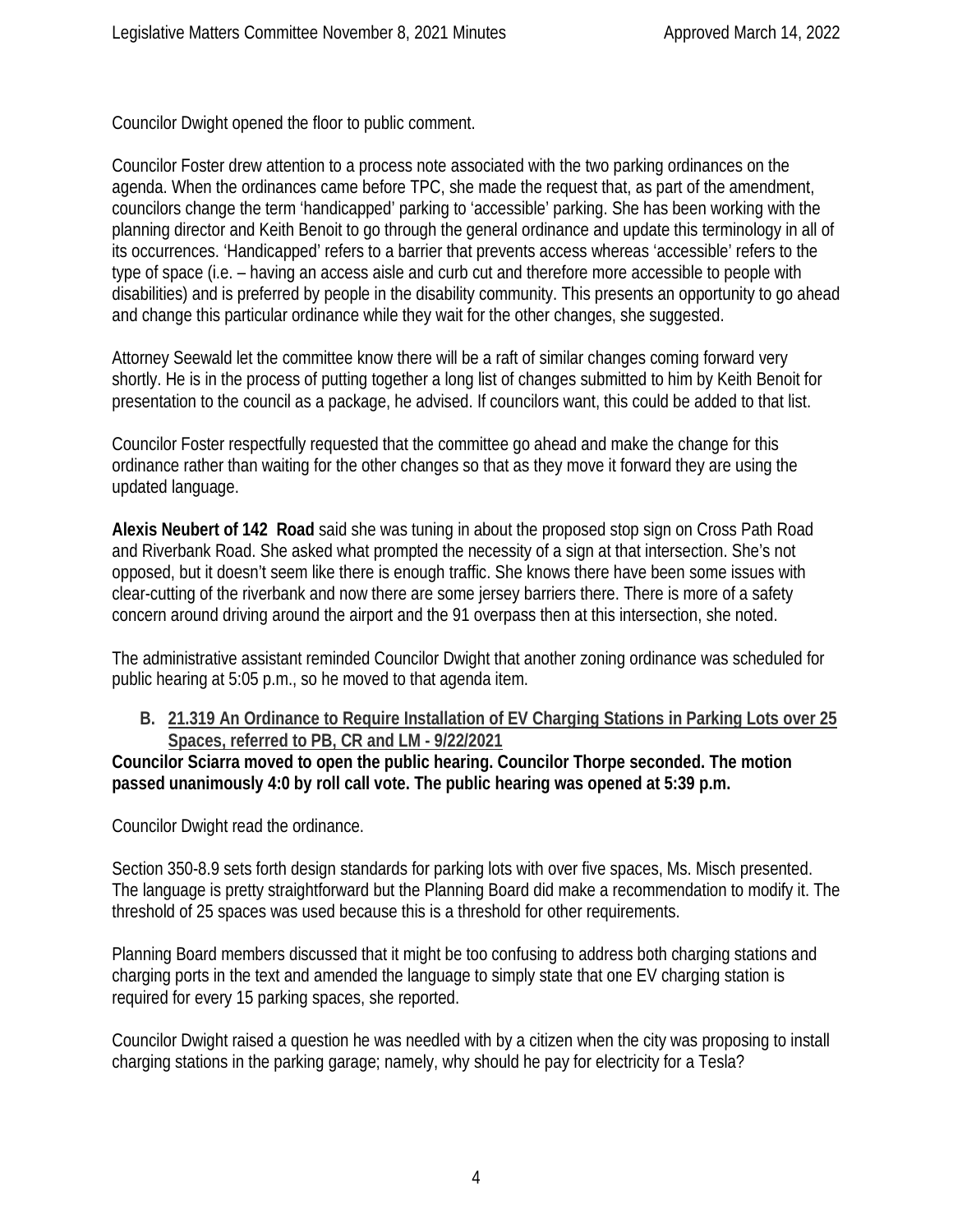The city doesn't have to provide free electricity, Ms. Misch clarified. The stations can be set up to be pay stations as well so that's just a choice the city has made. The zoning ordinance is providing for charging spaces, not determining whether they are free or for pay. As more and more of these vehicles come on the road, there is a need to create spaces for them. It will only be mandated if someone is building a new parking lot of 25 spaces or more.

Councilor Dwight said he would add that they are trying to promote any conversion away from fossil fuels and it aligns very well with the city's commitment to reducing its carbon footprint.

Councilor Maiore asked if the number is aspirational (wanting to encourage) or prescriptive.

To some extent, the numbers are pulled out of the air, Ms. Misch said. They want people to start thinking about these. Most people are going to be charging at home so they don't want to require too many but they want to have enough so the city is welcoming and it doesn't deter people from coming to Northampton.

Councilor Nash said he did some outreach to both the Chamber of Commerce and Downtown Northampton Association (DNA). DNA Executive Director Amy Cahillane said it doesn't seem like this is going to be such a big deal and that it won't be too impactful for somebody already constructing a very large parking lot. "Basically, there is going to be no pushback from the business community," he suggested. At a recent hearing for an underground storage tank at a gas station, owners were talking about doing exactly this to attract customers. "The charging is something that will bring in customers," he observed.

In addition to encouraging Northampton residents to come and charge, they want to encourage people coming from farther distances to shop here, Councilor Sciarra added.

**Councilor Thorpe moved to close the public hearing. Councilor Sciarra seconded. The motion passed unanimously 4:0 by roll call vote. The hearing was closed at 5:50 p.m.**

**Councilor Maiore moved to positively recommend the ordinance as amended by the Planning Board. Councilor Thorpe seconded**. Ms. Misch clarified that the change was to consolidate the subsection to one paragraph and change the threshold from 25 to 15 spaces. T**he motion passed unanimously 4:0 by roll call vote.**

#### **4. Items Referred to Committee**

A. **21.338 An Ordinance Relative to a Stop Sign on Cross Path Road, referred by City Council - 10/7/2021**

Councilor Dwight changed the order of the agenda to move up the stop sign on Cross Path Road.

Councilor Sciarra moved to forward the order with a positive recommendation. Councilor Thorpe seconded.

Some trees and vegetation were cleared on Riverbank Road adjacent to the Connecticut River this past August, Director LaScaleia advised. The clear-cutting is an entirely separate matter and the DPW is not handling its enforcement. She did have a conversation with multiple city departments about an appropriate response from a public safety standpoint. Interestingly, the trees and heavy underbrush that grow on the embankment had created something of a natural barrier in case an errant vehicle happened to leave the roadway. She conferred with the police and fire chief and determined that, in the interest of temporary public safety, they needed to put some barricades there until they could more fully assess what is needed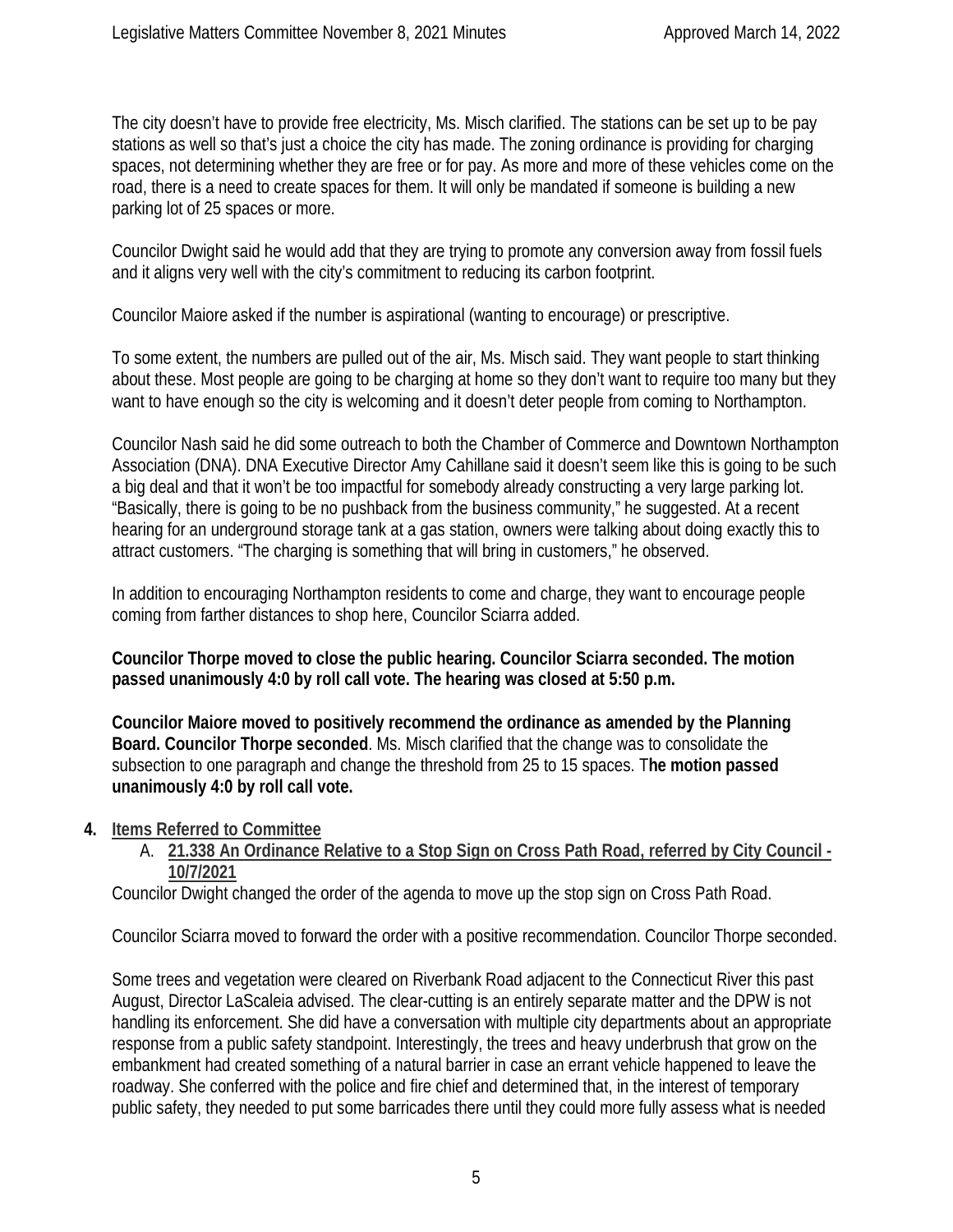to let vehicles approaching the intersection know that they need to stop and look left and right. Once underbrush was removed from that embankment there is a really clear path to the river for a driver who may be distracted or impaired in some way. Workers put a temporary barrier there until could they could come up with another solution. They vetted the intersection to see if it met stop sign or guardrail warrants and were concerned about sight lines. There are a lot of different warrants for a stop sign, some based on volume and some based on roadway hazards. In their engineering judgment, having a roadway with a 10-foot drop to the river meets a warrant to install a stop-controlled intersection, so that is what is proposed.

They will also be increasing the size of the left-right arrow to clearly indicate to drivers that they have to go either left or right. The ordinance was positively recommended by the TPC, she confirmed.

The stop sign is for people on Cross Path Road entering the t intersection, Councilor Dwight clarified. He said he takes Director LaScaleia's point - once upon a time there were trees there and now there's just darkness.

Councilor Sciarra asked if there will be guardrails.

Director LaScaleia said no; guardrails are generally used for side to side collisions as opposed to head on impacts. She thinks warning signage is appropriate in this case.

Her concern would be whether that signage would be sufficient to keep an impaired driver from going over, Councilor Sciarra volunteered.

She doesn't think anything but a physical barrier would keep someone from going over the edge, Director LaScaleia responded. For the temporary barrier, she had to make a decision in the moment in consultation with police, fire and conservation, she reiterated.

Alexis thanked the director for the explanation and said she is not opposed to a stop sign. There is some underbrush at the corner that infringes on visibility for drivers stopping and trying to look right, she shared. She was mostly trying to understand why that choice was made instead of a guardrail. She asked if there are any plans to replenish the growth that was previously on the bank.

Attorney Seewald said he has been working with Sarah LaValley of the Conservation Commission to draft an enforcement order and has drafted a complaint to be filed in court. They are going to give the landowner another chance after reading the complaint to comply with the enforcement order. So far the landowner has ignored all of the deadlines, he related.

Living on the riverbank side of the road, she personally is very concerned about erosion issues there and maintaining the integrity of the bank, so she appreciates that information, Ms. Neubert said.

Councilor Nash thanked Alexis for showing up and voicing what a lot of people have said. There is universal dislike of the cement barriers. He asked if once these measures are implemented the cement barriers will go away.

Yes, Director LaScaleia confirmed. They are really there as a stop-gap measure. Until she can actually get some signage up, she doesn't feel comfortable removing the barriers.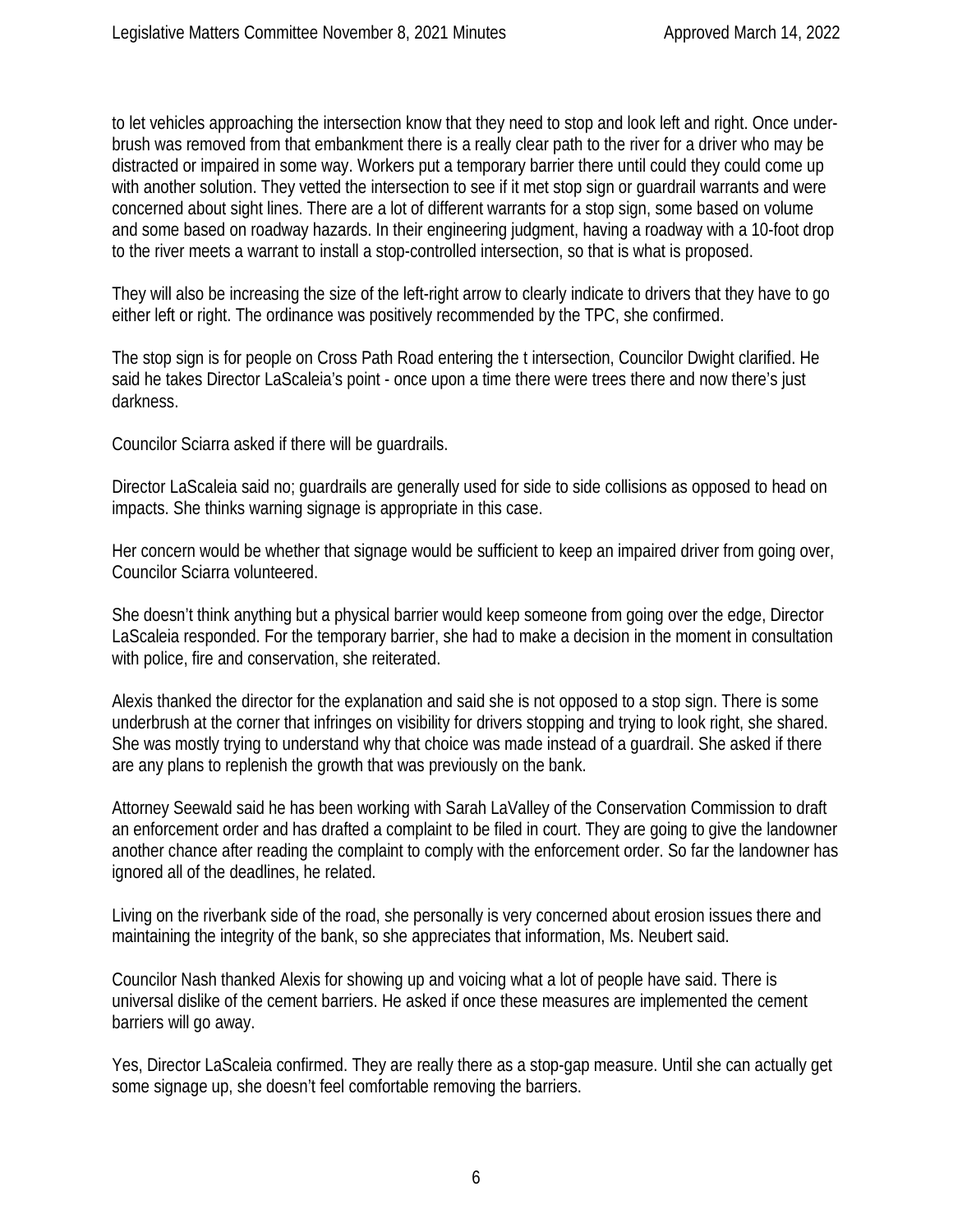As Alexis was sharing, the property on the right hand side has a lot of growth that impacts the ability to see to the right, Councilor Nash agreed. As drivers approach the intersection from the east, it is hard to see a vehicle coming. His request to the DPW is to reach out to the property owner to see if the brush can be removed.

Director LaScaleia said there are some right-of-way issues there as the growth is not on city property. The property line and the road are one and the same there. They may not have the ability to force any action. They will have to carefully place the signage if they are not successful in convincing the property owner to remove the vegetation.

Councilor Nash asked if there is striping to denote travel lanes through the intersection. Director LaScaleia said she would do a stop bar and an approach to that stop bar on Cross Path Road.

Councilor Nash mentioned other general concerns constituents asked him to report, including concern about different activities going on in the road at different times of day, such as bird watching and traffic to and from the Meadows.

### **The motion passed unanimously 4:0 by roll call vote.**

B. **21.335 An Ordinance Relative to Stop Signs on Evergreen Road and Chestnut Avenue, referred by City Council - 10/7/2021**

Councilor Dwight said it looks like the ordinance is proposing a three-way stop.

After the development of Chestnut Avenue Extension and Beaver Brook Route, both of which are privately owned, there were ongoing concerns that she worked on with former Ward 7 Councilor Alisa Klein and, more recently, Councilor Maiore, about near misses in this area, Director LaScaleia reported. The city engaged Fuss & O'Neil to do traffic counts and turning movements. There is not a lot of volume here but the roadway geometry creates a hazard. Because they are dealing with a private way they are not proposing a four-way stop sign, just a three-way. They will ask the homeowner's association to allow the existing stop sign to remain and the DPW will install new stop signs on the public roadways.

Councilor Dwight noted that the stop sign on Chestnut Ave. extension is privately owned. He asked if it is enforceable by the city.

Violations would not be enforceable by the city, but failure to stop would be evidence of negligence and so would be relevant in an accident situation, Attorney Seewald advised. It is not something Northampton traffic enforcement officers would have the ability to enforce.

Councilor Maiore thanked Director LaScaleia for being so responsive to the concerns of the residents. A lot of young kids walk down to Leeds Elementary School so the nature of the intersection has led to a lot of scary experiences for parents.

**Councilor Sciarra moved to forward the ordinance with a positive recommendation. Councilor Maiore seconded. The motion passed unanimously 4:0 by roll call vote.**

**C. 21.336 An Ordinance Relative to Off-Street Handicapped Parking Spaces, referred by City Council - 10/7/2021**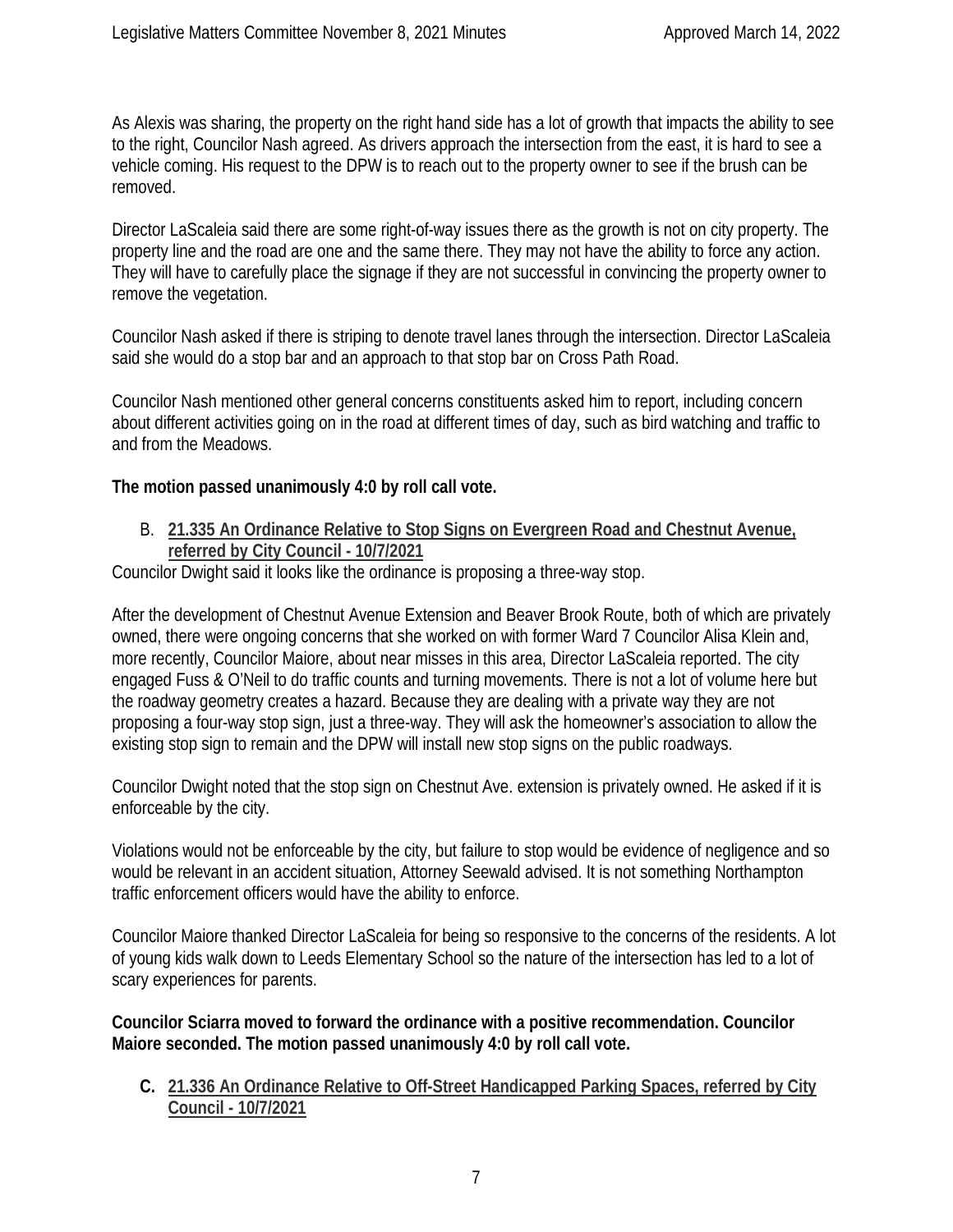The ordinance is to establish handicapped spaces at various recreation areas in the city, including Florence Fields, Sheldon Field, Maine's Field, Arcanum Field, Musante Beach and Smith Vocational and Agricultural High School (SVAHS) fields, Councilor Dwight advised.

#### **Councilor Sciarra moved to forward the ordinance with a positive recommendation. Councilor Thorpe seconded.**

Councilor Maiore reminded members that Councilor Foster requested amending the language as part of a positive recommendation.

Councilor Dwight said the only time 'handicapped' appears is in the title as far as he can tell. It appears in the name of Schedule XVI and in Section 1B but these are part of the overall code changes being addressed by Attorney Seewald. **Councilor Sciarra moved an amendment to change the title. Councilor Thorpe seconded. The motion passed unanimously 4:0 by roll call vote.**

Councilors stated their assumption that this came out of the planning office and was therefore reviewed by the Disability Commission. Councilor Nash said he believed it originated in the Bike and Pedestrian Committee but would seek confirmation of this before it goes to council.

**The motion to approve the ordinance as amended passed unanimously 4:0 by roll call vote.**

D. **21.337 An Ordinance Relative to Parking on Main Street, referred by City Council - 10/7/2021** Councilor Foster's request is to modify the language of this ordinance also to make it more compliant and relevant, Councilor Dwight noted.

#### **Councilor Sciarra moved to forward the ordinance with a positive recommendation. Councilor Thorpe seconded.**

This change to the downtown parking regulations has to do with eliminating an obvious danger, Councilor Nash explained. Main Street has angled parking and, at times, when backing up out of a space drivers are backing into a crosswalk. This is something Parking Administrator Nanci Forestall has been wanting to change for years. They are eliminating parking spaces where this danger exists for overall pedestrian safety.

Councilor Dwight expressed his understanding that the word 'handicapped' is actually embedded in the code and therefore not within their purview to change until it is changed holistically.

Attorney Seewald confirmed the title is the title of a section of the code but said he's not sure they couldn't recommend it be changed. He is fairly certain it's going to be one of the changes referred by Councilor Foster and Keith Benoit.

Councilor Dwight said it seems strange to him that they would change a section of the code so that it would no longer conform to other sections. The only reference to 'handicapped' is the title to Section 312-117, he noted. He said he for one would like to err on the side of caution.